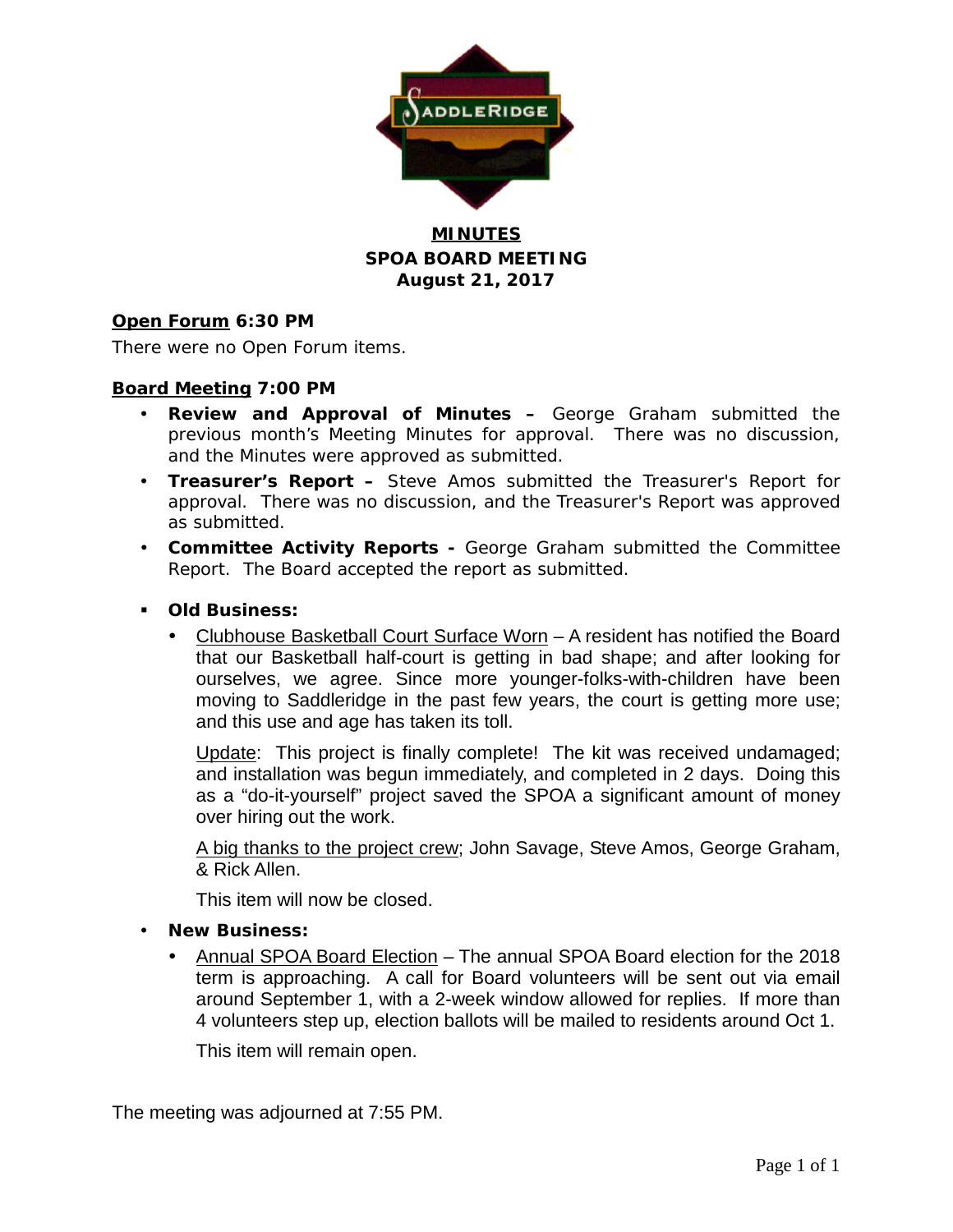08/02/17 **Cash Basis** 

# **SPOA Balance Sheet** As of July 31, 2017

|                                           | Jul 31, 17   | Jul 31, 16  | \$ Change |
|-------------------------------------------|--------------|-------------|-----------|
| <b>ASSETS</b>                             |              |             |           |
| <b>Current Assets</b>                     |              |             |           |
| <b>Checking/Savings</b>                   |              |             |           |
| Ozona CD #305501                          | 25,372.58    | 25,322.58   | 50.00     |
| Ozona CD #305552                          | 25.351.94    | 25.301.28   | 50.66     |
| <b>Ozona Checking</b>                     | 12,033.31    | 10,910.30   | 1,123.01  |
| <b>Ozona Money Market</b>                 | 41,574.33    | 41,532.77   | 41.56     |
| <b>Total Checking/Savings</b>             | 104,332.16   | 103,066.93  | 1,265.23  |
| <b>Accounts Receivable</b>                |              |             |           |
| <b>Accounts Receivable</b>                | $-196.00$    | $-200.00$   | 4.00      |
| <b>Total Accounts Receivable</b>          | $-196.00$    | $-200.00$   | 4.00      |
| <b>Total Current Assets</b>               | 104, 136. 16 | 102,866.93  | 1,269.23  |
| <b>Other Assets</b>                       |              |             |           |
| <b>Saddleridge Property</b>               | 80,500.00    | 80,500.00   | 0.00      |
| <b>Total Other Assets</b>                 | 80,500.00    | 80.500.00   | 0.00      |
| <b>TOTAL ASSETS</b>                       | 184,636.16   | 183,366.93  | 1,269.23  |
| <b>LIABILITIES &amp; EQUITY</b><br>Equity |              |             |           |
| <b>Opening Balance Equity</b>             | 110,823.40   | 110,823.40  | 0.00      |
| <b>Retained Earnings</b>                  | 80.326.54    | 79.463.24   | 863.30    |
| Net Income                                | $-6.513.78$  | $-6.919.71$ | 405.93    |
| <b>Total Equity</b>                       | 184.636.16   | 183.366.93  | 1.269.23  |
| <b>TOTAL LIABILITIES &amp; EQUITY</b>     | 184,636.16   | 183,366.93  | 1,269.23  |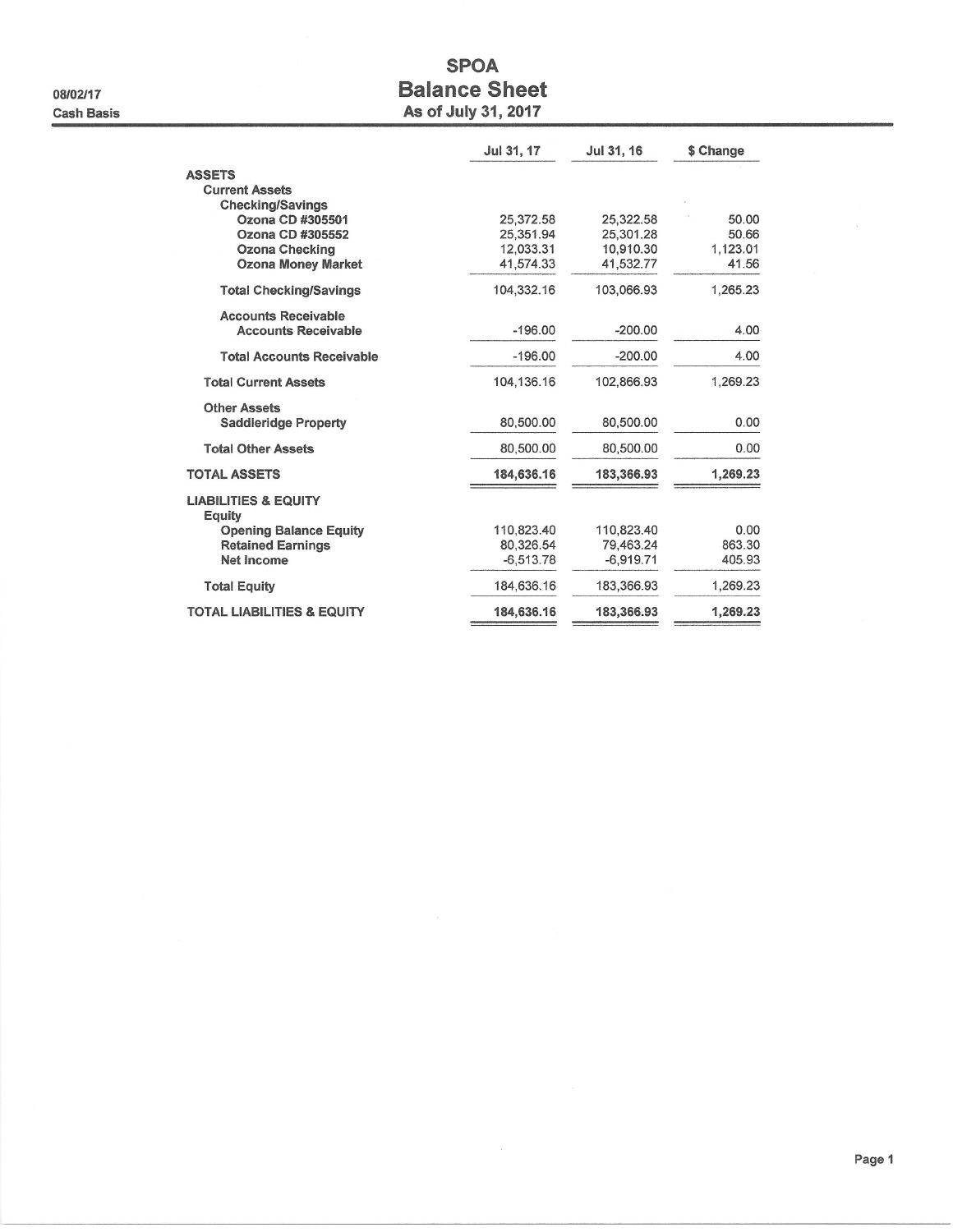11:28 AM 08/02/17 **Cash Basis** 

# Saddleridge Property Owners Association<br>Profit & Loss Budget vs. Actual<br>January through July 2017

|                                                                                                                                                                          | Jan - Jul 17                                             | <b>Budget</b>                                          |
|--------------------------------------------------------------------------------------------------------------------------------------------------------------------------|----------------------------------------------------------|--------------------------------------------------------|
| <b>Ordinary Income/Expense</b>                                                                                                                                           |                                                          |                                                        |
| Income<br><b>Clubhouse Usage Fee</b><br><b>HOA Dues Collected</b><br><b>Interest Assessed Fees</b><br>Interest Income<br><b>Resale Cert. Fee</b><br><b>Transfer Fees</b> | 375.00<br>7,000.00<br>11.52<br>88.72<br>650.00<br>550.00 | 250.00<br>335.44<br>68.03<br>88.97<br>350.00<br>450.00 |
| <b>Total Income</b>                                                                                                                                                      | 8,675.24                                                 | 1,542.44                                               |
| <b>Expense</b><br><b>Accounting</b><br><b>Accounting-Bookkeeper</b>                                                                                                      | 1,225.00                                                 | 1,225.00                                               |
| <b>Total Accounting</b>                                                                                                                                                  | 1,225.00                                                 | 1,225.00                                               |
| <b>Annual Septic Contract</b><br><b>Bank Charges</b>                                                                                                                     | 245.00                                                   | 245,00                                                 |
| <b>Safe Deposit Box</b><br><b>Service Charges</b>                                                                                                                        | 40.00<br>5.00                                            | 40.00                                                  |
| <b>Total Bank Charges</b>                                                                                                                                                | 45.00                                                    | 40.00                                                  |
| <b>Clubhouse Expenses</b><br>Cleaning<br><b>Furnishings</b><br>Insurance                                                                                                 | 250.00<br>196.06<br>0.00                                 | 350.00<br>0.00                                         |
| <b>Maintenance Labor</b><br><b>Misc</b><br><b>Pest Control</b><br><b>Plumbing Repairs</b>                                                                                | 3,856.98<br>0.00<br>205.68<br>45.21                      | 86.58<br>205.68                                        |
| <b>Repairs</b><br>Trash                                                                                                                                                  | 0.00<br>411.48                                           | 500.00<br>243.81                                       |
| <b>Total Clubhouse Expenses</b>                                                                                                                                          | 4,965.41                                                 | 1,386.07                                               |
| <b>Dues Refund</b><br><b>Food for Saddleridge Meetings</b><br>Food for Annual BBQ                                                                                        | 0.00<br>800.84<br>0.00                                   | 142.00<br>425.76<br>0.00                               |
| Food for Saddleridge Meetings - Other<br><b>Total Food for Saddleridge Meetings</b>                                                                                      | 800.84                                                   | 425.76                                                 |
| Insurance-HOA Liability<br>Insurance, D&O<br><b>Lawn Maintenance</b><br><b>Legal-Attorney Fees</b><br><b>Mailings</b><br><b>Miscellaneous</b>                            | 727.00<br>3,057.00<br>1,147.14<br>0.00<br>0.00           | 727.00<br>2,445.00<br>1,567.53<br>0.00<br>555.67       |
| <b>Office Supplies</b><br><b>Website Domain</b><br><b>Website Hosting Fee</b>                                                                                            | 15.00<br>0.00<br>0.00                                    | 0.00<br>0.00                                           |
| <b>Total Miscellaneous</b>                                                                                                                                               | 15.00                                                    | 0.00                                                   |
| <b>PEC Electricity</b><br><b>Reconciliation Discrepancies</b><br><b>Taxes</b>                                                                                            | 928.41<br>0.00<br>2,033.22                               | 1,132.40<br>0.50<br>1,928.74                           |
| <b>Total Expense</b>                                                                                                                                                     | 15,189.02                                                | 11,820.67                                              |
| <b>Net Ordinary Income</b>                                                                                                                                               | $-6,513.78$                                              | $-10,278.23$                                           |
| Net Income                                                                                                                                                               | $-6,513.78$                                              | $-10,278.23$                                           |